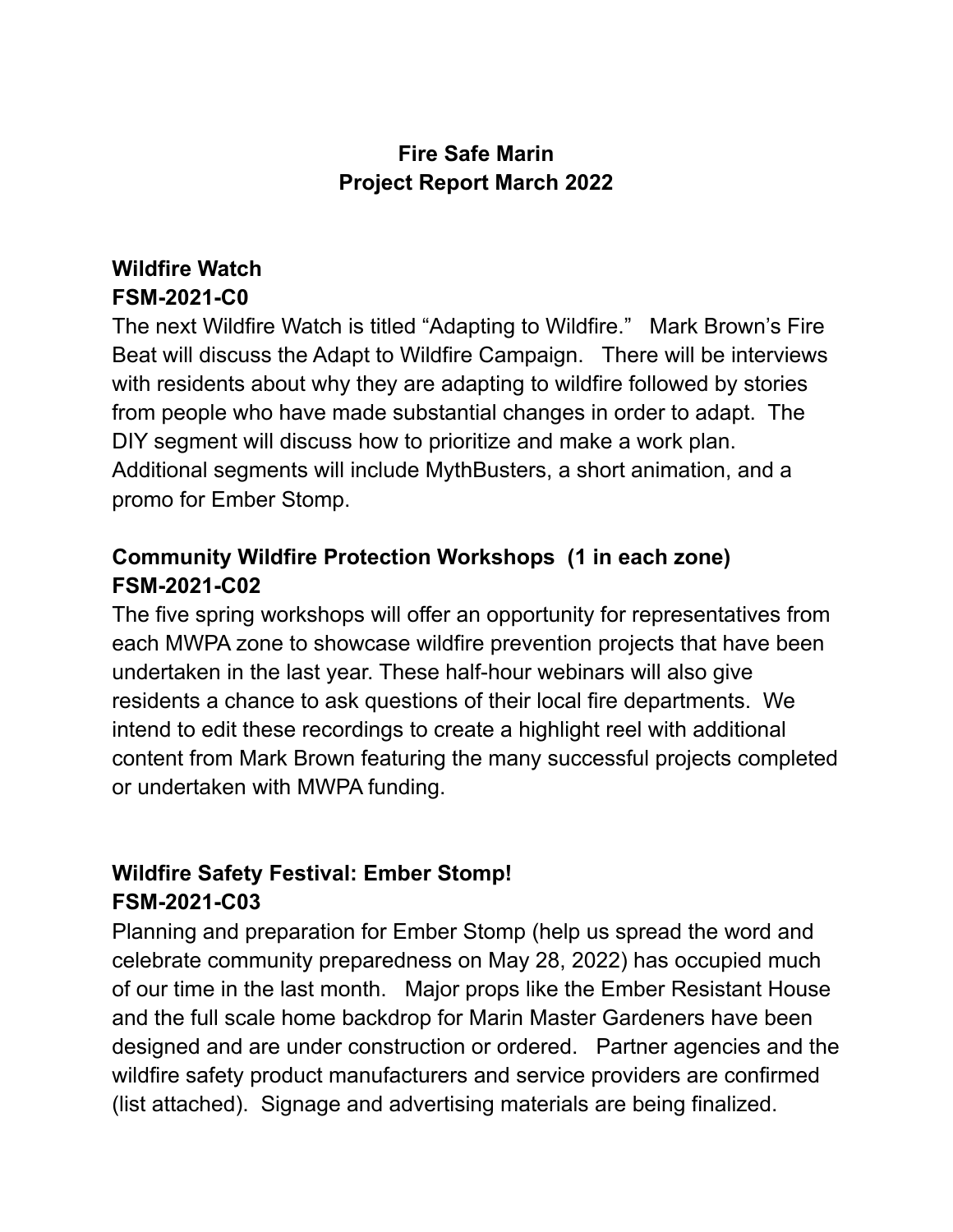We strongly encourage all MWPA representatives to attend so that we can introduce you to the audience at approximately 1:30.

### **Landscape Professionals Wildfire Education FSM-2021-C04**

We continue to partner with the Northern California Landscape Contractors to develop new wildfire training materials for their membership. NCLA has proposed sharing our training program with Cal Fire as an exemplary self-paced resource that can scale to meet large audiences.

In addition, with assistance from Southern Marin Fire, we are interested in providing information and training to nurseries related to wildfire safety. We have begun work with West End Nursery in San Rafael.

### **Home Hardening Professionals Wildfire Education FSM-2021-C05**

We are working with the international non-profit called "All Hands and Hearts" to provide home hardening training to their volunteers. All Hands and Hearts is currently doing vegetation management work in Butte County and wants to add home hardening services.

We have identified a home in Marin that needs significant wildfire safety work to demonstrate home hardening techniques. We are coordinating a date to undertake this project with Fire Farms as the contractor. This project will be filmed.

# **Prepare & distribute educational materials FSM-2021-C06**

The Adapt to Wildfire Campaign has officially launched. Digital ads are regularly featured in the Marin IJ online edition and half page ads are featured in the Sunday print editions. Adapt campaign materials continue to be regularly distributed to all MWPA agencies and our many partners. Please encourage your agencies to amplify the messaging. Several MWPA member agencies are doing an excellent job of helping to get the word out.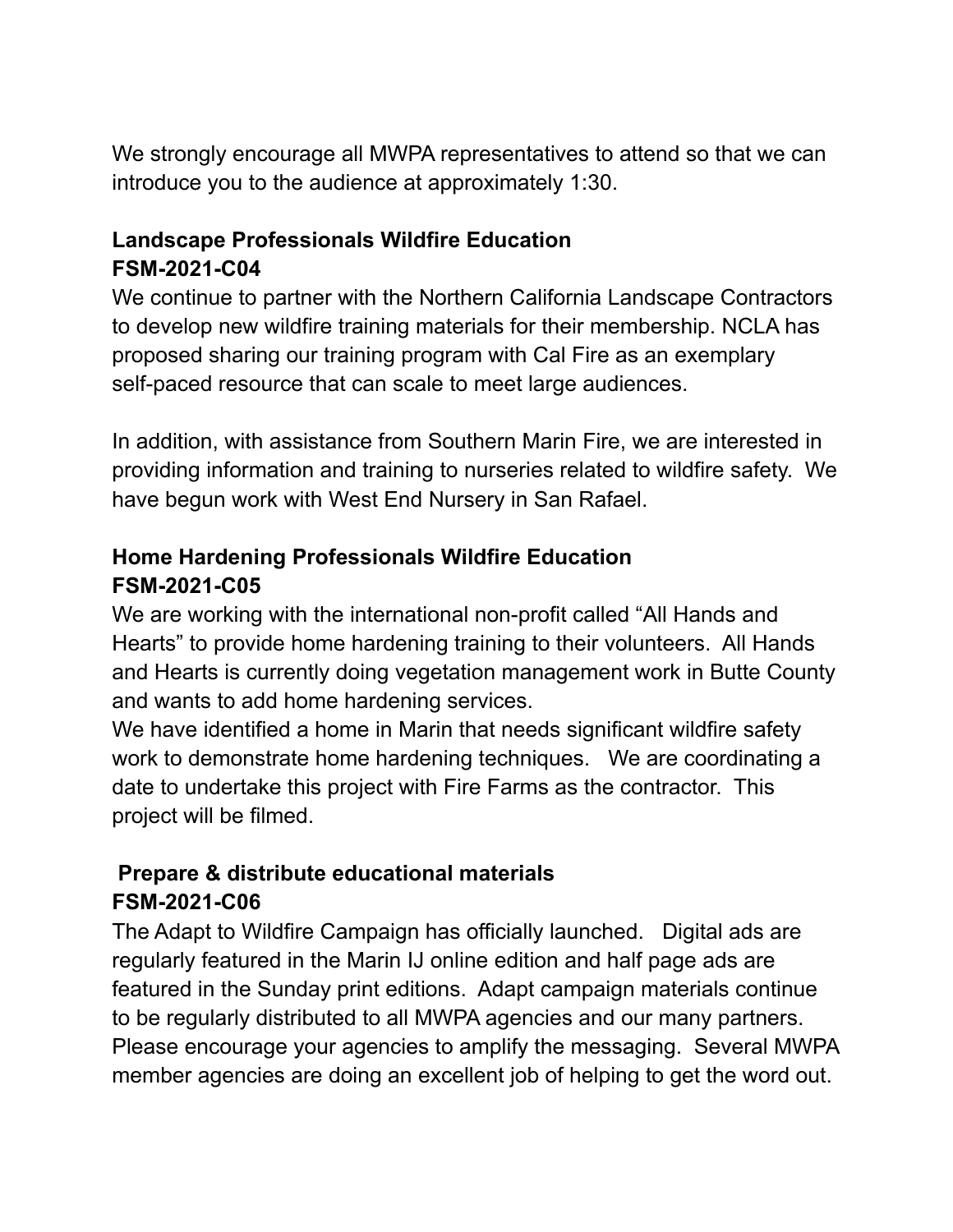Please check out and subscribe to our social media channels to see how we are broadening our target demographic. We are continually putting out fresh material on a variety of topics. Fire Safe Marin reach across social media channels (excluding Youtube) for the months of January and February was 15,000 compared to 6,000 in 2021. Engagement in these channels is significant with 12% in Instagram compared to industry standard of 3-4%, and 5% in Facebook and Twitter compared to industry standard of less than 1%. 5,000 subscribers and engagement is high with a 57% open rate and 8% click through rate.

facebook.com/firesafemarin instagram.com/firesafe\_marin twitter.com/firesafemarin youtube.com/firesafemarin

# **Translation for training and educational materials FSM-2021-C07**

FSM is committed to serving our Spanish speaking community and we continue to develop programs and resources to this end.

Our new Alert and Warning video is now available in Spanish and English. The all-hazards disaster preparation program for elementary students is now complete in both English and in Spanish.

We are growing and strengthening our partnerships across the county to expand this outreach. North Marin Community Services is a new partner and we are getting significant assistance from the Marin County Communications and Outreach team.

## **Partnership with Marin Center for Independent Living FSM-2021-C08**

We are making a conscious effort to include content that improves safety for the Access and Functional Needs community in all of our programming. We are working with the Marin Center for Independent Living on adding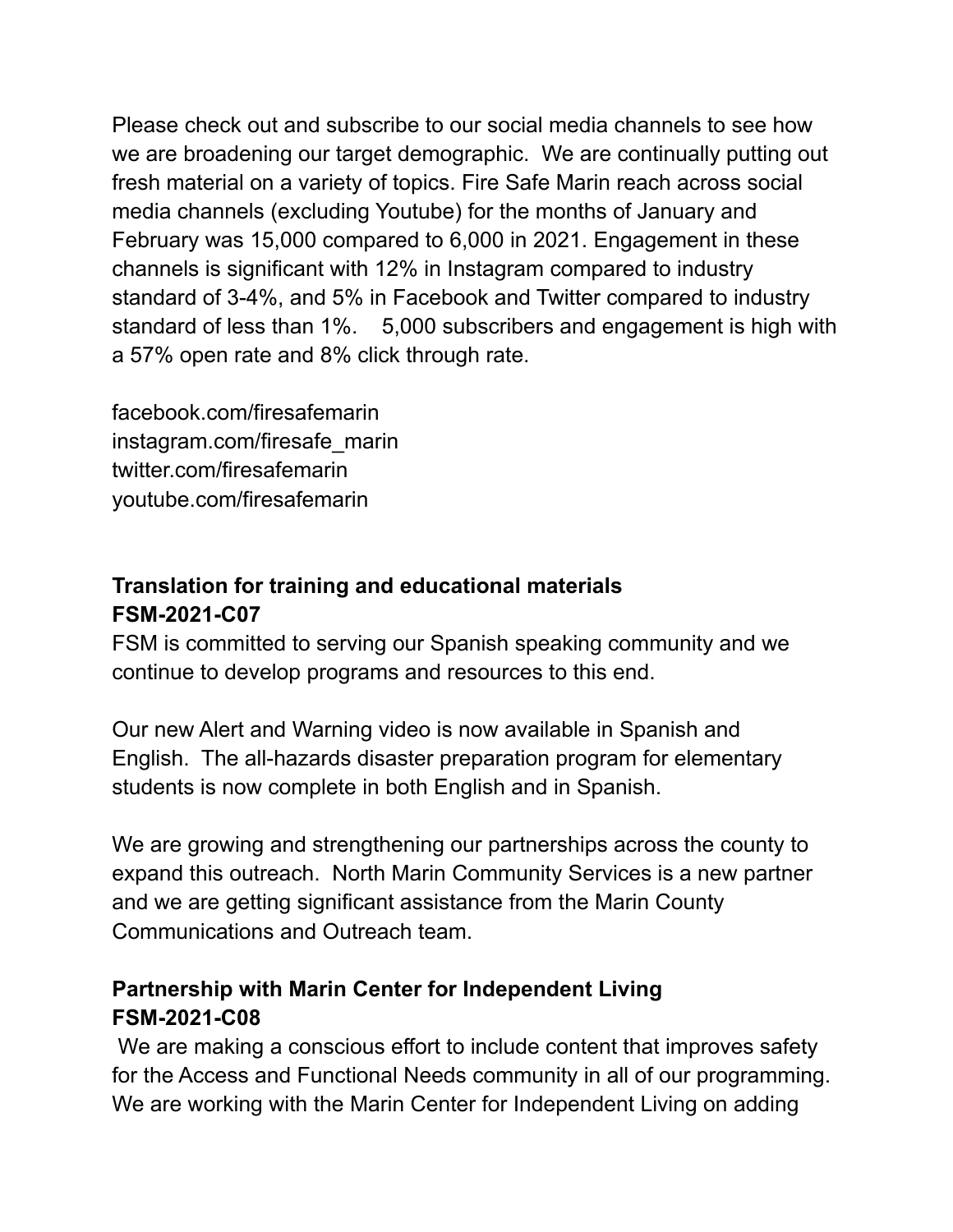wildfire safety content to their Powered and Prepared Instruction Booklet and our respective websites. MCIL will be tabling at Ember Stomp.

## **Provide training to Marin Schools FSM-2021-C07**

FSM Marin meets regularly with the LEAD project at Terra Linda High School and we are assisting students with another project at the Marin School of Environmental Leadership. We have had preliminary discussions with a class at San Domenico High School that is interested in presenting at Ember Stomp. We created both wildfire safety and all hazard training programs in Spanish and English for the Marin Board of Education.

#### **Support Firewise sites FSM-2021-C10**

We submitted an application to fund 14 Firewise Site vegetation management projects through the PGE Fire Safe Council Grant program. Projects range in size from \$2,000-\$10,000. We are optimistic that our grant will be approved and the work will be completed this summer/fall, further reducing wildfire fuels in vulnerable areas.

# **Support Defensible Space Inspection Program FSM-2021-C11**

We plan to update and expand our website links to the home evaluation program inspection form. We continue to host regular meetings with prevention officers from each MWPA zone to learn how we can better support this important program with training and educational materials. We will be included in the training for new hires in Central & West Marin.

## **Maintain comprehensive website FSM-2021-C12**

We are adding more video content, checklists and a new feature that includes some questions that homeowners can use when working with vendors and contractors to ensure that they are well informed about wildfire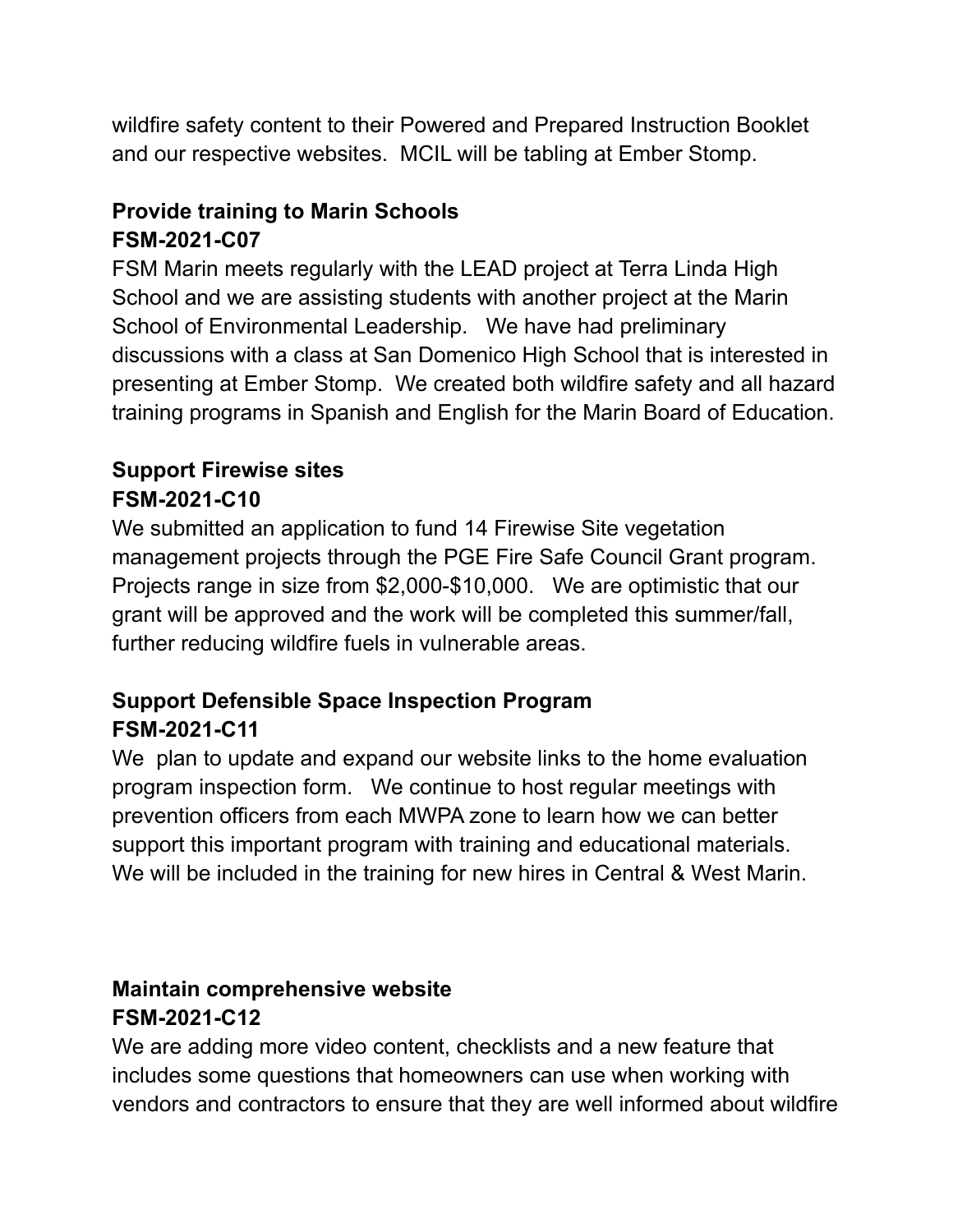safety resources and practices. We are continually reviewing and updating the website to make improvements.

### **Timely response to resident inquiries FSM-2021-C13**

We provide prompt, typically same day, responses to inquiries from the public. This ensures consistent messaging and reduces the workload of local fire agencies.

### **Distribute monthly newsletter FSM-2021-C14**

We recently added hundreds of new subscribers to our newsletter as a result of the Adapt Campaign advertising with the Independent Journal Our content has been expanded and each month we curate a selection of timely and interesting articles, fire smart landscaping tips, updates from MWPA, and upcoming events. We now have over 5,000 subscribers and engagement is high with a 57% open rate and 8% click through rate. Please subscribe and encourage others to subscribe to our monthly e-newsletter.

## **Coordinate Outreach/PR with MWPA & Partners FSM-2021-C15**

We are working closely with MWPA staff on two important projects: the Adapt Campaign and the Ember Stomp Festival. Our agencies work in close cooperation to ensure consistent and timely messaging.

## **Mobile Home Wildfire Safety Training FSM-2021-C16**

The first draft of the website content as part of this project has been created and is under review. There is a 12 page document with lots of new content. It will be followed by creation of printed materials for distribution to each of Marin's 12 mobile home parks.